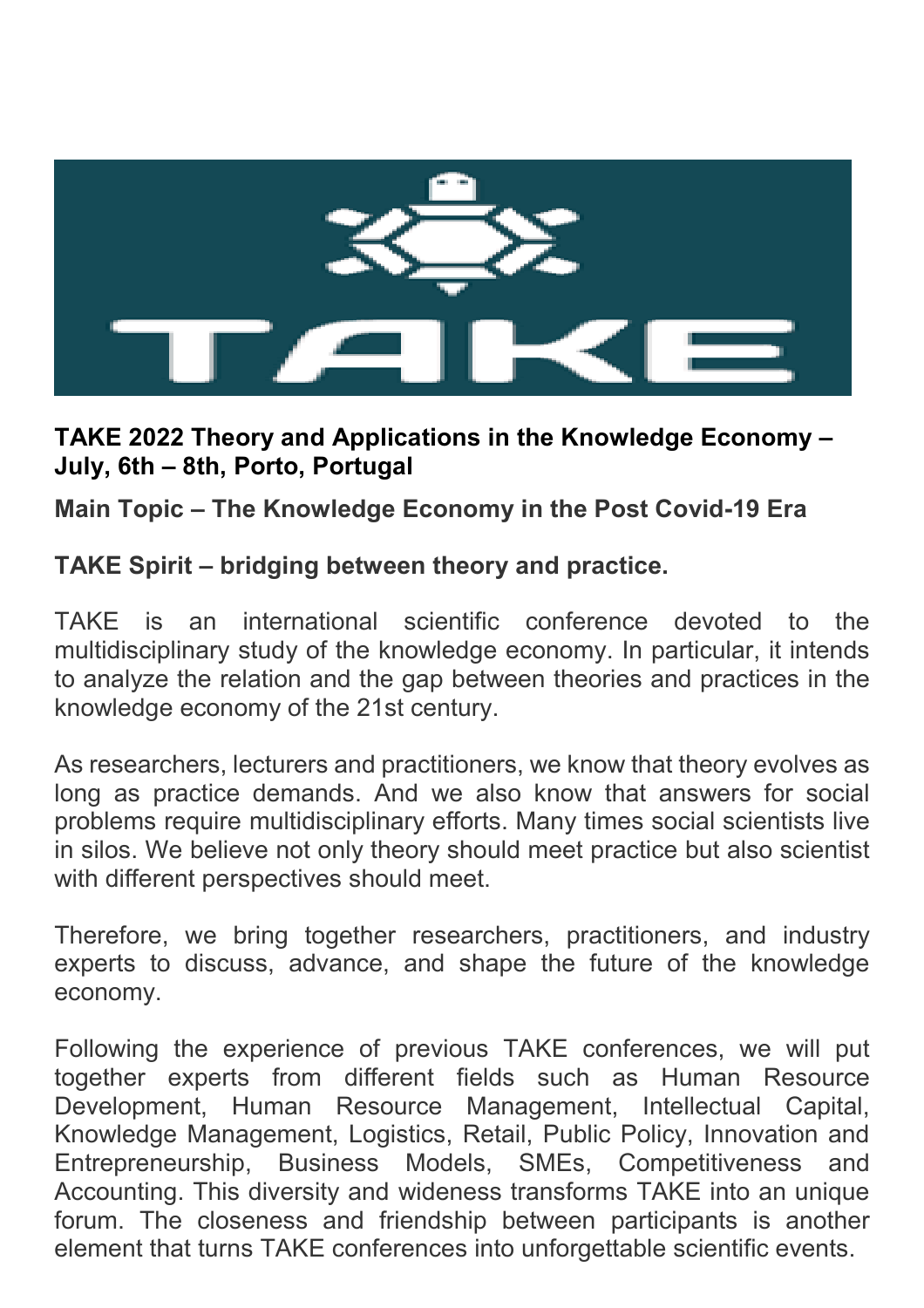### **TAKE 2022 – The Knowledge Economy in the Post Covid-19 Era.**

In 2022, we will welcome participants in Porto, Portugal. The conference will be hosted by Universidade Portucalense: https://www-en.upt.pt/.



Our aim is to build and interesting scientific program that brings together research and business practice reflecting on the impact of the Covid in the economy and society within the 24 streams we selected.

Due to the diversity and quality of the participants TAKE 2022 will be an unique forum to discuss the current situation world affairs from a multidiciplinary point of view of social sciences.

### **A small jubilee for the scientific turtle and its wonderful team to celebrate.**

TAKE is organized by a group of friends who began working together more than 10 years ago. TAKE 2022 is the sixth edition of TAKE, following previous edtitions in Aveiro, Portugal (2016), Zagreb, Croatia (2017), Poznan, Poland (2018), and Vienna Austria (2019) and Online (2021). Information about the previous events may be found under the Heading Previous Events. It has been a hard ride and as with all the turtles a slow, but we made good progress.

And while we are already planning much ahead, we really want to celebrate in presence and in great fashion our first small jubilee – a Iron weeding, according to the tradition. In TAKE theory "marries" practice and great scholars from fields usually apart meet for three days in the Summer for an unique scientific and human event.

#### **So let us meet on July 6th 2022 in Porto. Save the date**

### **Important Dates**

Deadline for Abstract Submission – Last Call – May 1st, 2022 Deadline for Full Paper Submission: Last Call – June 1st, 2022 Deadline Early Bird Registration: June 8st, 2022

# **www.take-conference2022.com**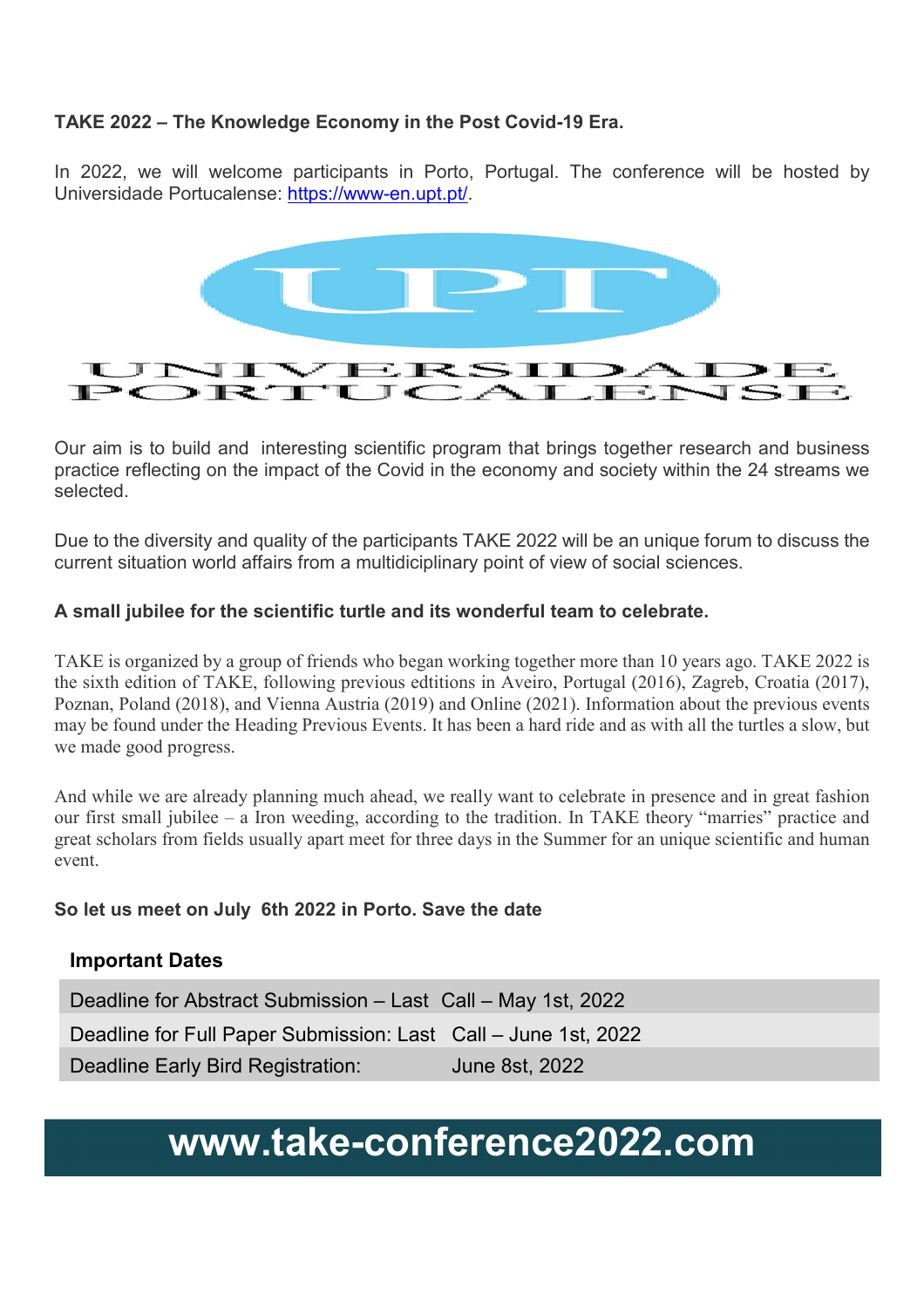## *Streams*

The variety of streams reflects the diversity of people and scientific areas. The TAKE conference covers a broad range of topics related to the knowledge economy. To address this diversity, 24 conference streams frame specific research themes for paper submissions. Those streams will be managed by stream leaders. :

- **Accounting Systems and Auditing**
- **Business Model Innovation for Industry 4.0**
- **Challenges and Opportunities for Crafts and Trade in the Knowledge Economy**
- **Changes in Retail and Customer Experience in Knowledge Era**
- **Color in Organizational and Consumer Behavior**
- **Competitiveness, Globalization and the Organizations including the EU funded Project on Interactive Ecosystem for Portuguese Business Internationalization https://remit.upt.pt/page.php?p=986.**



- **Consumer Satisfaction and Retail**
- **Doctoral Workshop**
- **Education and Human Resource Development**
- **Financing R&D and Innovation New Tools and Approaches**
- **Gig Economy, Solo-Self-employment and Freelancers in the Knowledge Economy**
- **Globalization Challenges in Accounting and Auditing**
- **Human Resource Management**
- **Intellectual Capital and Assets Dynamics**
- **Knowledge Change Innovation**
- **Knowledge Management**
- **Knowledge Management in Small and Medium Enterprises (SMEs)**
- **Nation Development**
- **Practitioners Stream**
- **Public Policies**
- **Soft Skills Empowerment: Closing a Gap in the Knowledge Economy Agenda**
- **Supply Chain Management**
- **Sustainable entrepreneurship in an increasingly digitalized world**
- **Teaching and Learning in the Knowledge Economy**

Information on the content and stream leaders is on the conference website.

# **www.take-conference2022.com**